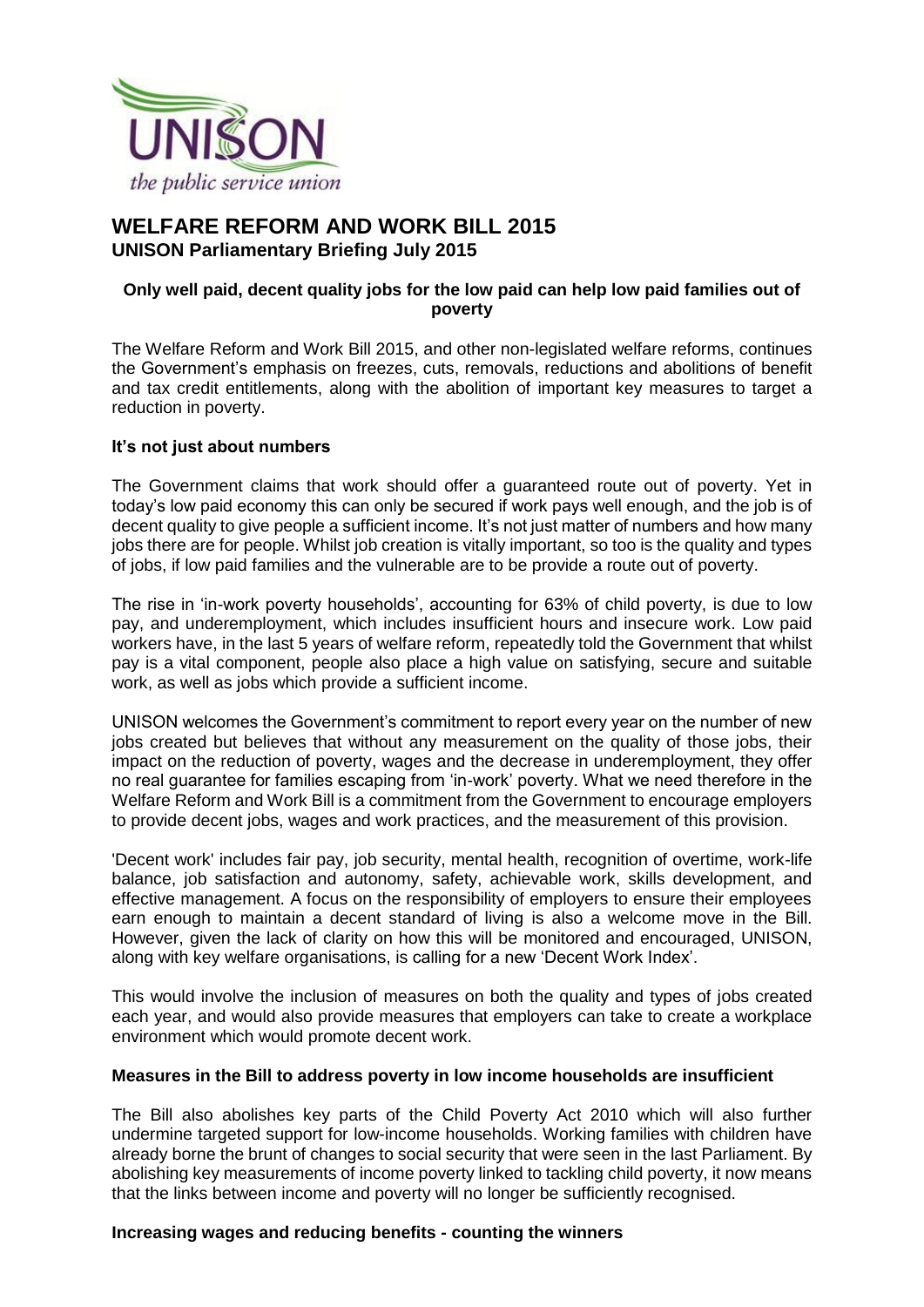The Institute for Fiscal Studies (IFS) has produced an analysis of the impacts of the announcements on benefits from the Summer Budget. It found that:

- 2.7 million people (OBR estimate) who earn below £9.35 per hour in 2020 would see some form of hourly pay increase. Most of these people are likely to be working parttime and likely to be female;
- The "National Living Wage" is likely to be £9.35 in 2020 (OBR), which means that for those people working 35 hours a week currently on the NMW and over 25 years old, they will see an overall increase of just over £5,000 a year, before tax. However, the IFS has found that a combination of the various social security reductions will cost households approximately £5,500 a year, thereby cancelling out any increases in income through increasing low wages;
- Work allowances are being reduced to £3,850 from £6,420. Universal Credit will be withdrawn immediately for non-disabled childless households. 3 million families will lose around £1,000 a year, and it will potentially weaken work incentives;
- Freezing benefits for four years will reduce income by £260 a year for a family on average, and by £280 a year for those in work (13 million people in total, 7.4 million of which are working);
- Abolishing the family element of child tax credit will affect 4 million families, who will lose £545 a year;
- Removing child tax credit entitlements for third and subsequent children will reduce support for a number of families. Currently 872,000 families receive an average of £3,670 a year (548,000 in work).

### **Women will be the overall losers**

- The gendered impact of the new Bill is negative in terms of reduction of child benefit after two children, and the reduction of the family allowance, which is paid to the primary carer, usually the mother;
- The negative gender impact is compounded by the other proposed reductions in earnings disregards. This will have the effect of reducing work incentives, especially for second earners, who tend to be women
- The Women's Budget Group have found in their gender analysis of the Budget that women are overall losers in the Summer Budget;
- Overall, if they aren't already in work, women are likely to be negatively impacted by the cuts to social security because the net loss is greater, and there is less incentive to move into work with the changes.

UNISON believes that the Bill represents a backwards step in terms of poverty eradication in the UK. It will reduce people's income so much that achieving a Minimum Income Standard for the poorest will no longer be achievable in the UK. The need for food banks and personal debt is certain to rise in the poorest households. Women will face more financial barriers affecting their ability to lift themselves and their families out of poverty.

### **UNISON key recommendations for the Welfare Reform and Work Bill 2015:**

- That measurements for the quality of jobs and a 'Decent Work Index' are developed and included in the Bill alongside total numbers of jobs;
- The Child Poverty Act be retained. Specifically, its name and the requirements on Local Authorities to have regard for it and the current measurements of poverty;
- That these measurements are supplemented to address low pay and poverty by developing a poverty strategy, making a commitment to provide more affordable social housing, and addressing UK economic inequality;
- That any changes to welfare reforms are considered for their potential negative impact on work incentives, particularly the abolition of Employment and Support Allowance Work-Related Activity Component for people with disabilities;